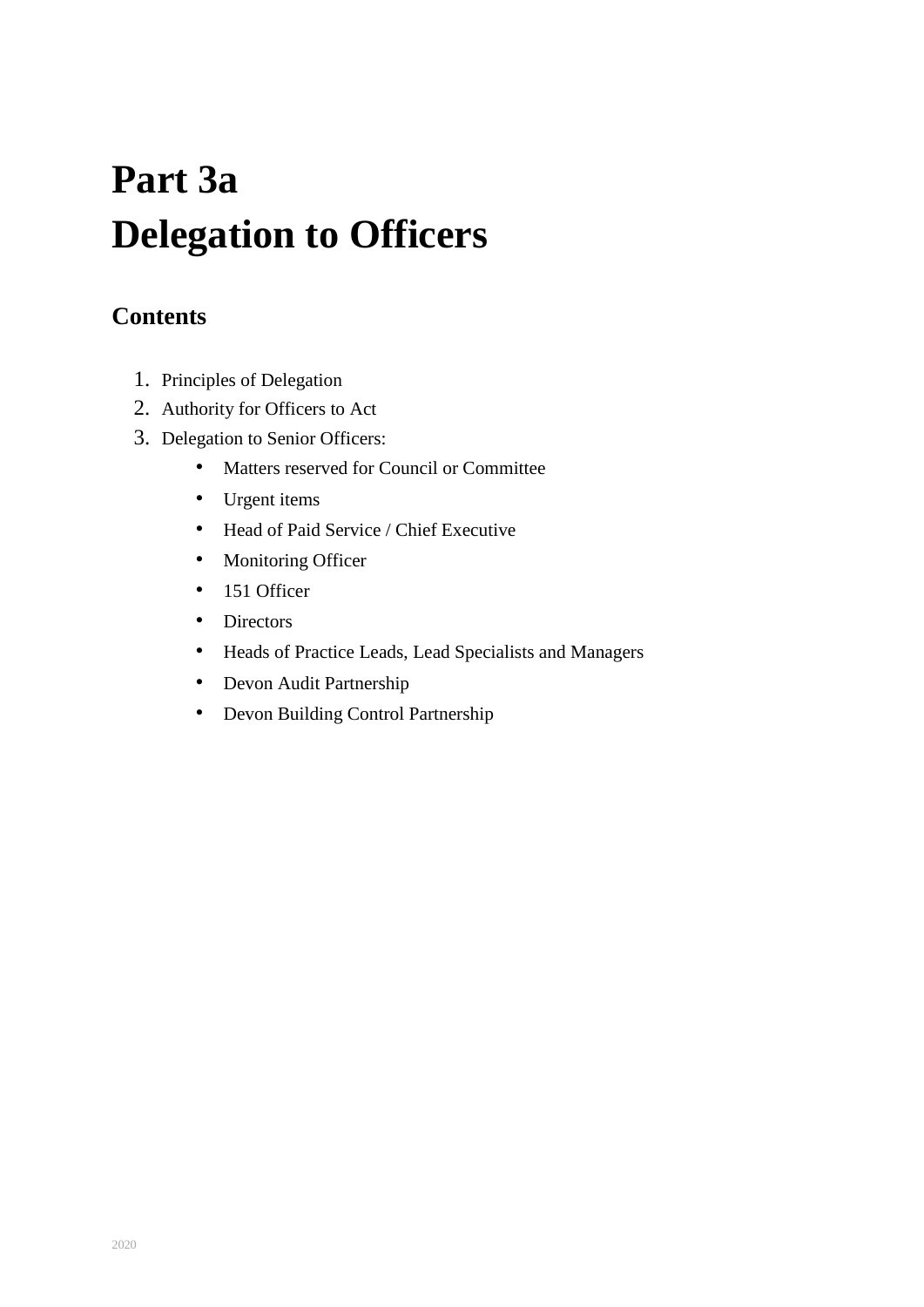# **Principles of Delegation**

- 1. Section 101 of the Local Government Act 1972 provides that:
	- a. A Council may delegate its powers (except those incapable of delegation) to a committee or an officer
	- b. A Committee may delegate its powers to a sub-committee
	- c. A Committee may delegate its powers to an officer
	- d. Powers which have been delegated may be exercised by the delegating body or officer.
- 2. Under the Localism Act 2011 the Council has been given a general power of competence, enabling it to do anything that an individual might do. This is subject to certain qualifications.
- 3. Any delegation to a Committee or a Senior Officer shall be exercised in compliance with the Council's Constitution, any other policies or conditions imposed by the Council and with the law.
- 4. In making any decision regard shall be had to the Council's Corporate Strategy and Themes and principles of decision-making as set out in the Articles of the Constitution.
- 5. A Senior Officer may nominate another named Officer to carry out any powers and duties which have been delegated to that Senior Officer.
- 6. If any officer to whom a function has been delegated is for any reason unable to act, or if the post of any such officer is vacant, the Head of Paid Service, or in his/her absence, the Deputy Chief Executive may exercise the delegated power or nominate another named officer to carry out those duties.
- 7. In an emergency the Head of Paid Service (or in his/her absence the Deputy Chief Executive or one of the Directors (or in their absence the Monitoring Officer or Head of Environmental Health)) is empowered to carry out any function of the Council and take all necessary decisions. Emergency will usually be defined in this context as 'any situation in which the relevant officer believes that failure to act would seriously prejudice the Council's or the public's interests. Such interests will be interpreted widely and include (but are not limited to) the risk of damage/ harm to persons or property'.
	- a. The Head of Paid Service will consult the Leader (and in his/her absence the Deputy Leader) in considering whether an emergency exists;
	- b. The Head of Paid Service will consult (or endeavour to consult) the Leader (and in his/her absence the Deputy Leader) and available members of SLT when exercising the emergency powers. The Head of Paid Service may consult more widely if s/he deems that to be appropriate in the circumstances.
	- c. A record will be kept as to the exercise of emergency powers and the reasons for the exercising these powers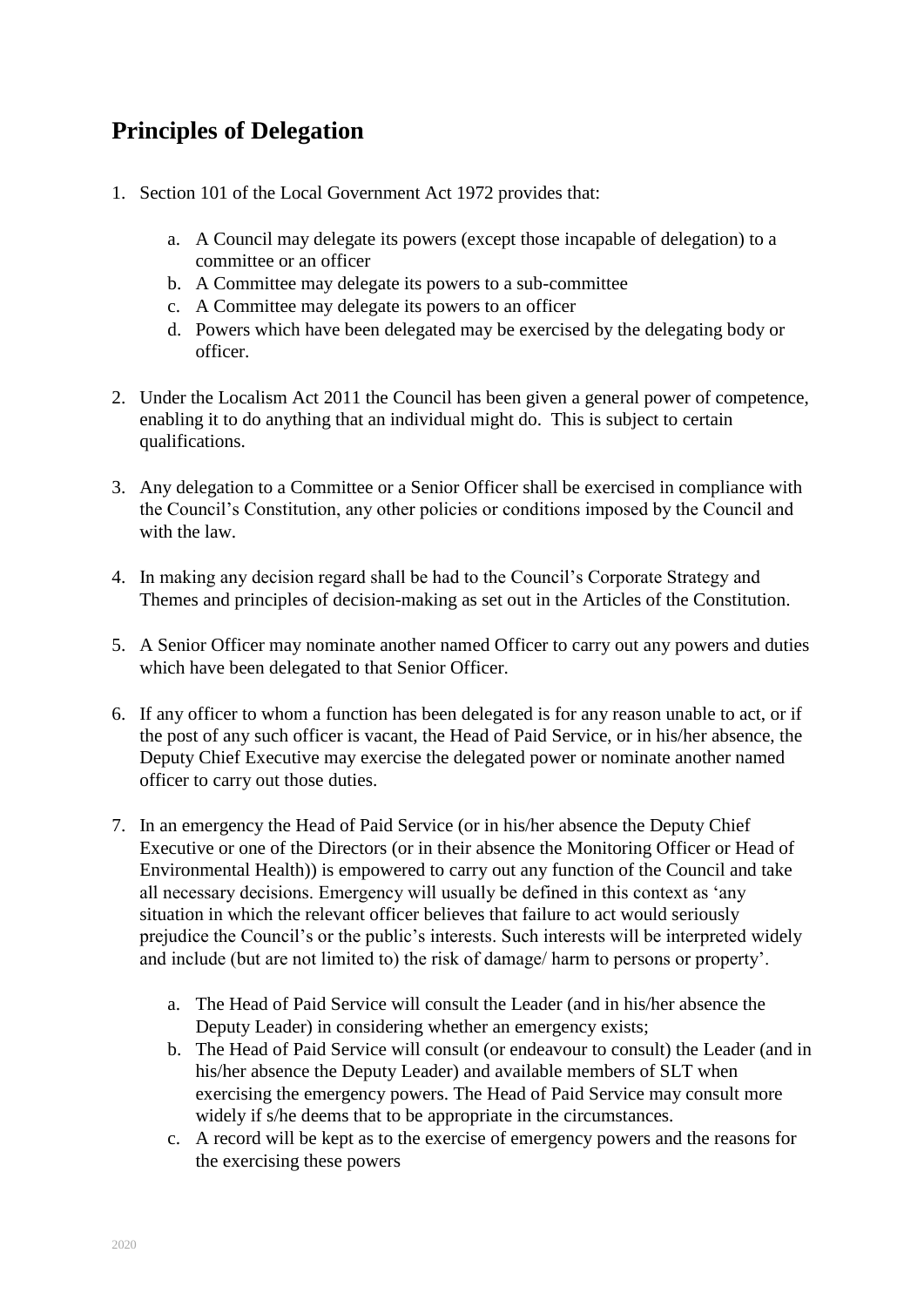- d. A report will be made to the next relevant meeting of the Council or appropriate body on the exercise of emergency powers
- 8. Where officers are contemplating any action under delegated powers which is likely to have a significant impact in a particular area, they should also consult the Members for the appropriate Wards.
- 9. A delegated officer must ensure that s/he obtains appropriate advice from the Council's legal, financial and other specialist staff before action is taken.
- 10. The Monitoring Officer may at any time, make consequential amendments to the Delegation Scheme to reflect the re-designation of posts or reallocation of responsibilities in any service which affects the terms of the Scheme.
- 11. The Monitoring Officer shall settle any points requiring interpretation or clarification in the practical application of this Delegation Scheme.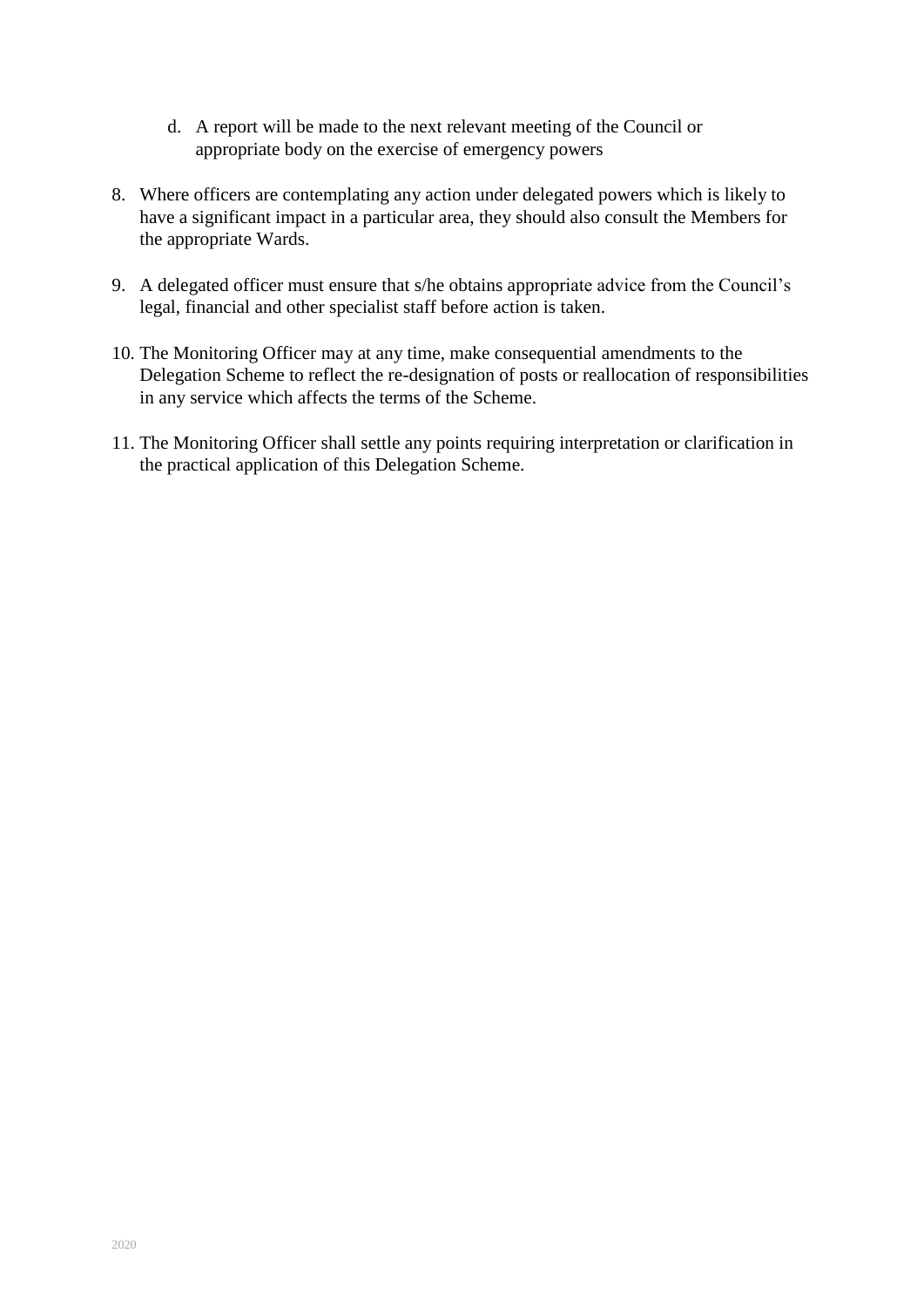# **Delegation to Senior Officers Matters reserved for Council or Committee**

1. Subject to urgent items (see paragraph 2 below), the following matters shall be referred to the relevant Committee or Council, where appropriate.

Any matter which:

- (a) is strategic in nature (as determined by Senior Leadership Team); or
- (b) requires a new policy; or
- (c) requires an alteration to an existing policy (other than a minor amendment); or
- (d) would be contrary to the Policy Framework; or
- (e) involves expenditure, or a reduction in income, for which there is no sufficient budgetary provision; or
- (f) is an issue of principle as determined by the Senior Leadership Team; or
- (g) in the opinion of the Head of Paid Service or Monitoring Officer, cannot in law or in accordance with the Constitution be decided by an Officer; or
- (h) upon which a Committee has requested a report; or
- (i) a Member has requested an item to be put on an agenda under Procedure Rules 12 and 13; or
- (j) in the opinion of the Officer concerned, should be determined by a Committee; or
- (k) is reserved to the Development Management Committee
- (l) Is reserved to the Council

#### **Urgent Items**

2. Matters of urgency, as determined by the Head of Paid Service (or in his/her absence another Senior Officer) shall be delegated to the relevant officer in consultation with the Chairman and Vice-Chairman of the appropriate Committee/body subject to a report being made to the next meeting of the appropriate Committee/body.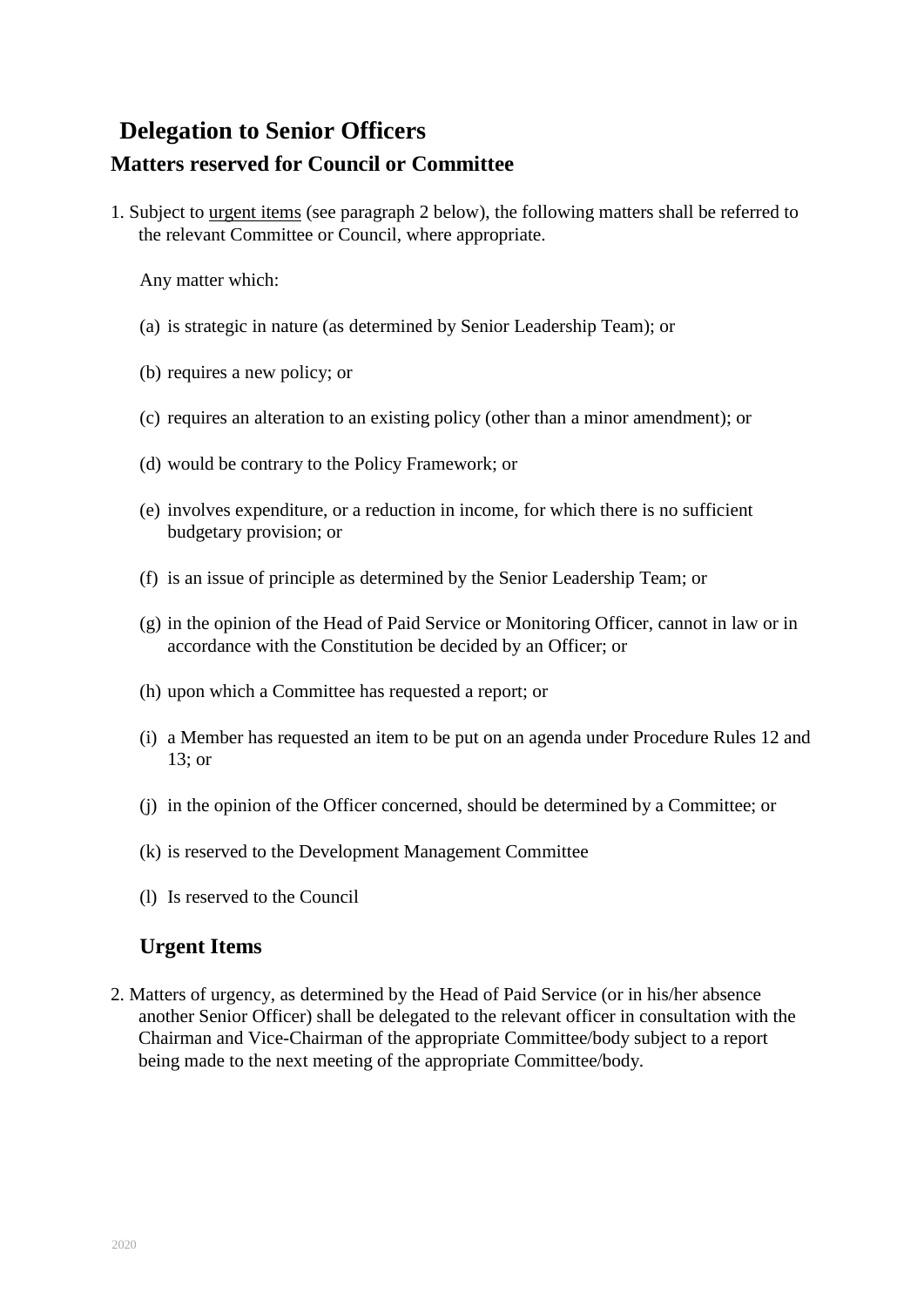## **Authority for Officers to Act**

- 3. The term 'Senior Officers' includes the Chief Executive, s151 Officer, Directors, Heads of Practice, Lead Specialists, Managers (Level 3) and Monitoring Officer.
- 4. Throughout the Constitution references to:
	- Head of Paid Service shall include Chief Executive (and vice versa)
	- Section 151 Officer shall include the Strategic Finance Lead and Chief Finance Officer or her nominated Deputy Section 151 Officer (and vice versa)
	- The Monitoring Officer shall in include her nominated Deputy Monitoring Officer(s)
	- Directors shall include references to former Group Managers (and vice versa)
	- Heads of Practice / Service and Managers shall include Community of Practice Leads and Lead Specialists (and vice versa)
- 5. Subject to those matters which are reserved for Council, Executive (SH only) or Committee (see paragraph 1 above) all Senior Officers shall be responsible and shall have delegated authority for the day-to-day operation and management of his/her Directorship / Service Area and of the services, functions and land for which s/he is responsible.
- 6. Any matter not reserved for Council, Executive or Committee (i.e. any matter falling outside the criteria contained in paragraph 1 above) shall be regarded as falling within the day-to-day operation and management of the relevant department and shall be delegated to the appropriate Senior Officer and shall be exercised in accordance with the principles of delegation.
- 7. All Senior Officers are appointed across both West Devon Borough Council and South Hams District Council and shall have authority to:
	- issue written authorisation to individual officers to act as the Council's authorised officers in the performance of their statutory or other duties (provided that any written authority to enter upon the land or premises shall be in pursuance of a statutory power of entry or inspection)\*\*
	- to nominate officers to deputise in their absence
	- call for and accept quotes and tenders within the Contract Procedure Rules
	- to act as Proper Officer for their service

 \*\* to be recorded in a separate record held by the relevant Head of Practice/ Lead Specialist

- 8. In the absence of the Monitoring Officer or Section 151 Officer, any officer duly appointed by them to act as their deputy may exercise any of the powers or duties delegated to the Monitoring Officer or Section 151 Officer.
- 9. Delegations to Senior and other Officers in respect of financial matters are set out in the Financial Procedure Rules (Part 4 of the Constitution).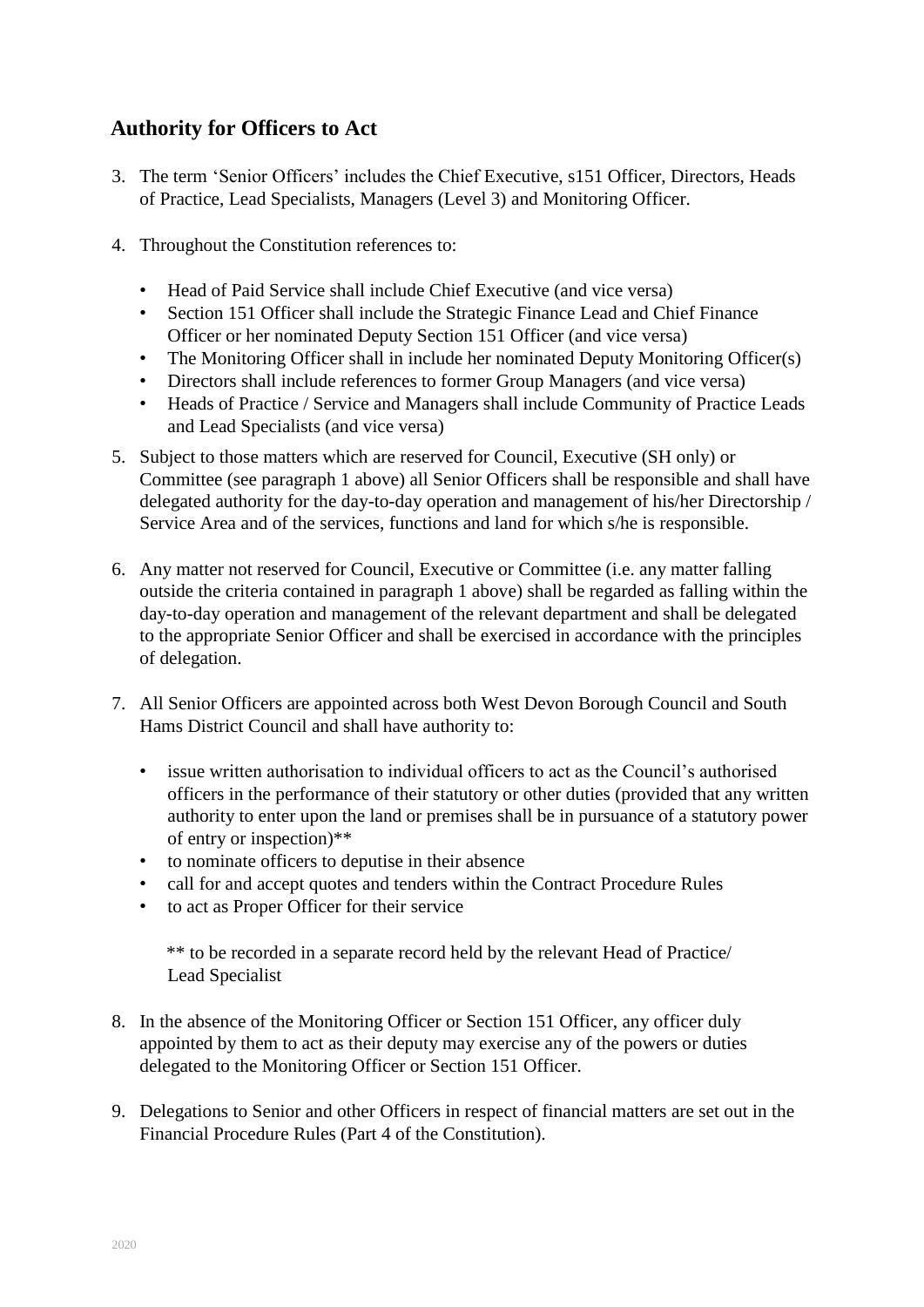- 10. Delegations to Senior and other Officers in relation to the letting of contracts are set out in the Contract Procedure Rules (Part 4 of the Constitution).
- 11. Delegations to Senior and other Officers in respect of land and premises are set out in the Financial Procedure Rules.
- 12. The Council's Monitoring Officer shall be responsible for signing or sealing all the Council's Official Documents\*\* (unless otherwise specifically delegated). In her absence, any other Lawyer employed by the Councils may carry out these functions, or in their absence an Officer with written authorisation from the Monitoring Officer or Deputy Monitoring Officer.

\*\* includes (but not limited to) Deeds, TPO's, Leases, Licenses, and certain contracts

- 13. All Heads of Practice are responsible for considering and issuing a formal caution in respect of any matter for which they are responsible. In the absence of the Head of Practice Lead this can be carried out by his/her nominated deputy.
- 14. All Senior Officers are responsible for authorising, signing and issuing Notices and all other documentation for those matters for which they have responsibility (save for legal proceedings and Official Documents (as determined by the Monitoring Officer) and document which are required to be sealed).
- 15. The Head of Paid Service shall be the Proper Officer for any function of the Council in the absence of any other appointment (or in the absence of that Officer for any reason) as specified within this Delegation Scheme.
- 16. Where the Council is required to institute or defend legal proceedings, authority must be first obtained from the Monitoring Officer.
- 17. Officers are authorised to attend Court in relation to Revenue & Benefit proceedings, RIPA applications and sundry debts.
- 18. The Head of Paid Service shall determine from time to time any interim arrangements in the event of a vacancy or other long term absence of any Senior Officer.
- 19. As a temporary measure until 7 May 2021, the Monitoring Officer (in consultation with the Leader and relevant Ward Members) may make orders to make temporary appointments under section 91 of the Local Government Act 1972 where there are so many vacancies in the office of Parish/Town Councillor that a Parish / Town Council is no longer able to act. Such a decision will subsequently be reported to Council for noting purposes.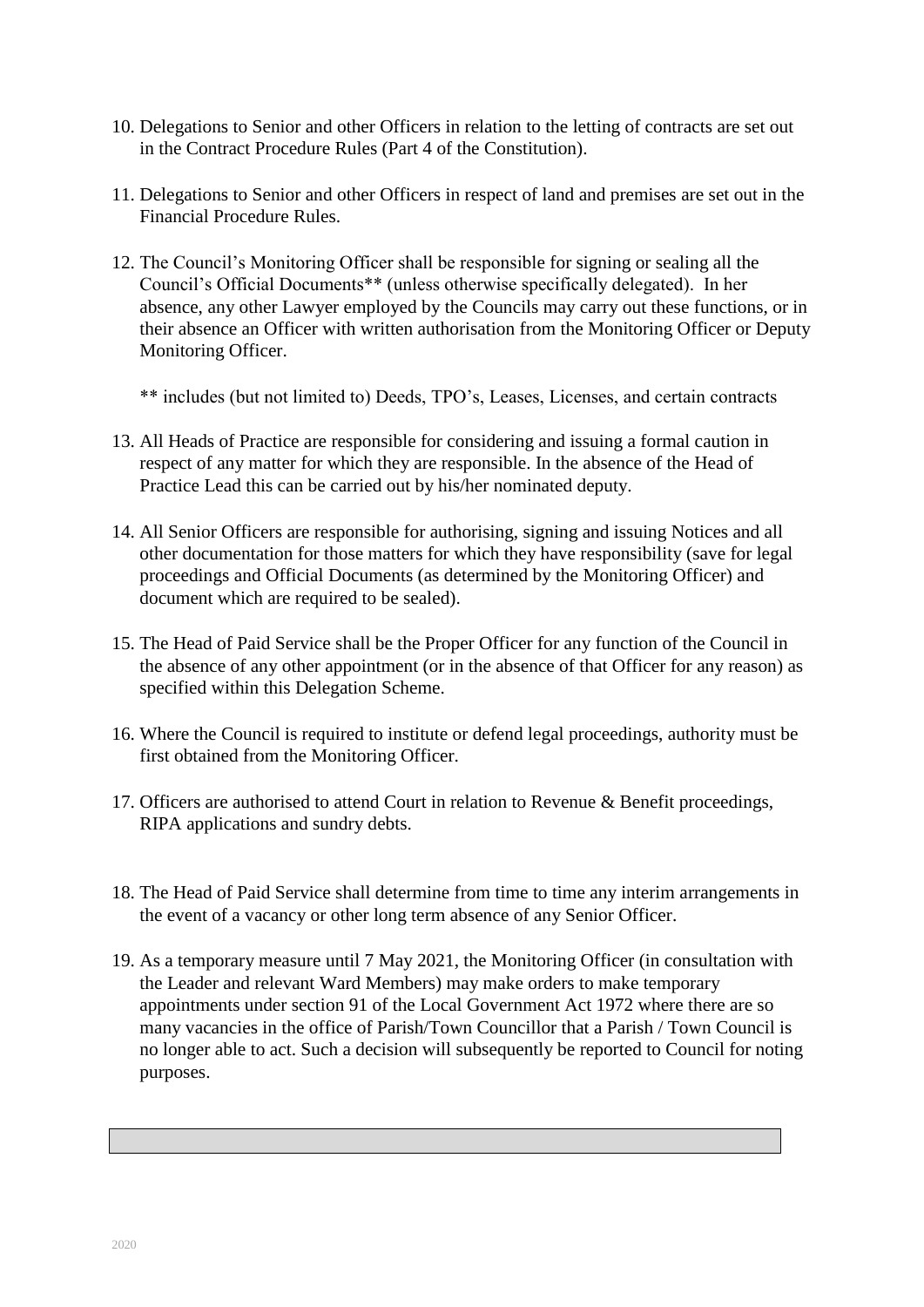# **Delegation to Senior Officers, Heads of Practice, Senior Lead Specialists and Managers**

## **Statutory Officers**

## Delegation to Head of Paid Service / Chief Executive

The Chief Executive (Head of Paid Service) is appointed as:

- Head of Paid Service
- Electoral Registration Officer and Returning Officer (South Hams District Council)
- Senior Responsible Officer (RIPA)
- Safeguarding Children & Vulnerable Adults Officer

The Chief Executive (Head of Paid Service) shall have delegated authority for the following:

- Head of Paid Service functions
- Overarching responsibility for the services, functions and roles of the following:
	- o Elections
	- o Directorship of Customer Services & Delivery o Directorship of Place & Enterprise o Directorship of Strategic Finance
	- o Directorship of Governance & Assurance
- External partnerships
- Corporate Strategy and strategic direction
- Member engagement

Delegation to the Corporate Director of Strategic Finance (Section 151 Officer / Chief Finance Officer

The Director for Strategic Finance is the appointed Section 151 Officer and shall have delegated authority for the following:

- Section 151 responsibilities
	- o Strategic Finance, to include:
		- o Medium Term Financial Strategy
		- o Budget Process Capital Strategy
		- o Treasury Management Strategy
		- o Business rates strategy (pooling, pilots, appeals etc)
		- o Assurance and due diligence for Commercial Strategy (investment and development)
		- o Borrowing Strategy and proportionality
		- o Pension Strategy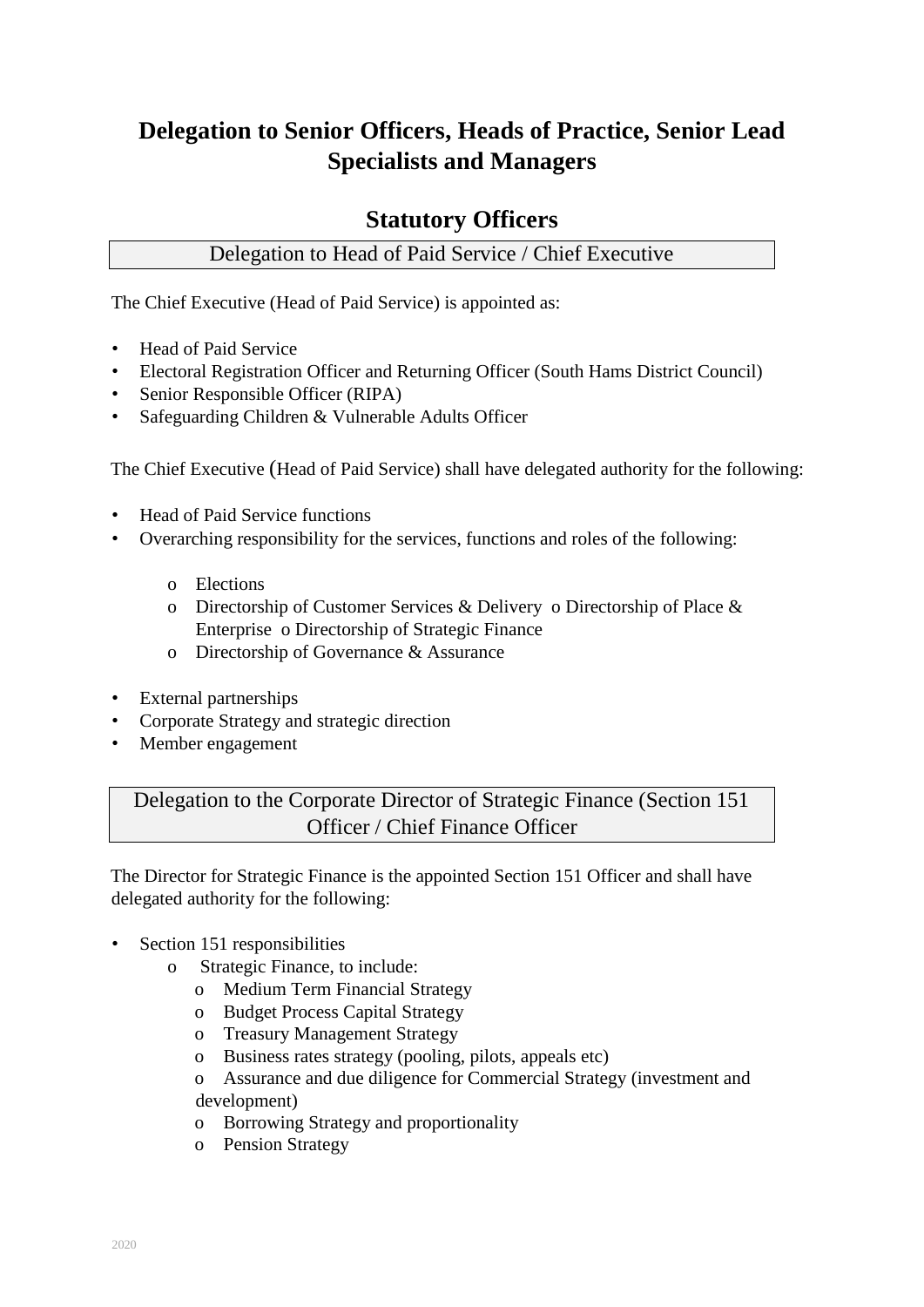- Matters set out in the Financial Procedural Rules
- To act as the Proper Officer relating to financial matters in the Local Government Acts and Finance Act

#### Delegation to the Monitoring Officer

The Monitoring Officer shall have delegated authority for the following:

- Statutory Monitoring Officer responsibilities (including, but not limited to, those matters set out in the Articles above)
- Governance
- Standards
- Conduct of legal proceedings on behalf of the Council as its Solicitor

#### Delegation to the Statutory Officers' Panel

The Statutory Officers' Panel comprises the Head of Paid Service, Section 151 Officer, and Monitoring Officer (supported by other officers such as Director of Governance and Assurance as required) and has authority for oversight of, and providing direction on, the following:

- the principles and elements of control and governance frameworks (including direction on the Annual Governance Statement)
- strategic risk management
- fraud and corruption
- investigations undertaken under Disciplinary Procedures
- regulatory framework (policies and strategies)

## **Delegation to Directors**

Delegation to the Strategic Director of Customer Service & Delivery (Deputy Chief Executive)

The Strategic Director of Customer Service & Delivery shall have delegated authority for the following services and functions:

- Deputy Chief Executive: all of the powers of the Chief Executive and Head of Paid Service to act in his/her absence
- Electoral Registration Officer and Returning Officer (West Devon Borough Council)
- Senior Information Risk Officer (SIRO)
- Responsibility and Management of the following service areas and functions:
	- o Customer Services (Customer Contact Centre)
	- o Development Management (Planning, Enforcement, Green Space, Land
	- o Charges, TPOs, LLPG, Street Naming)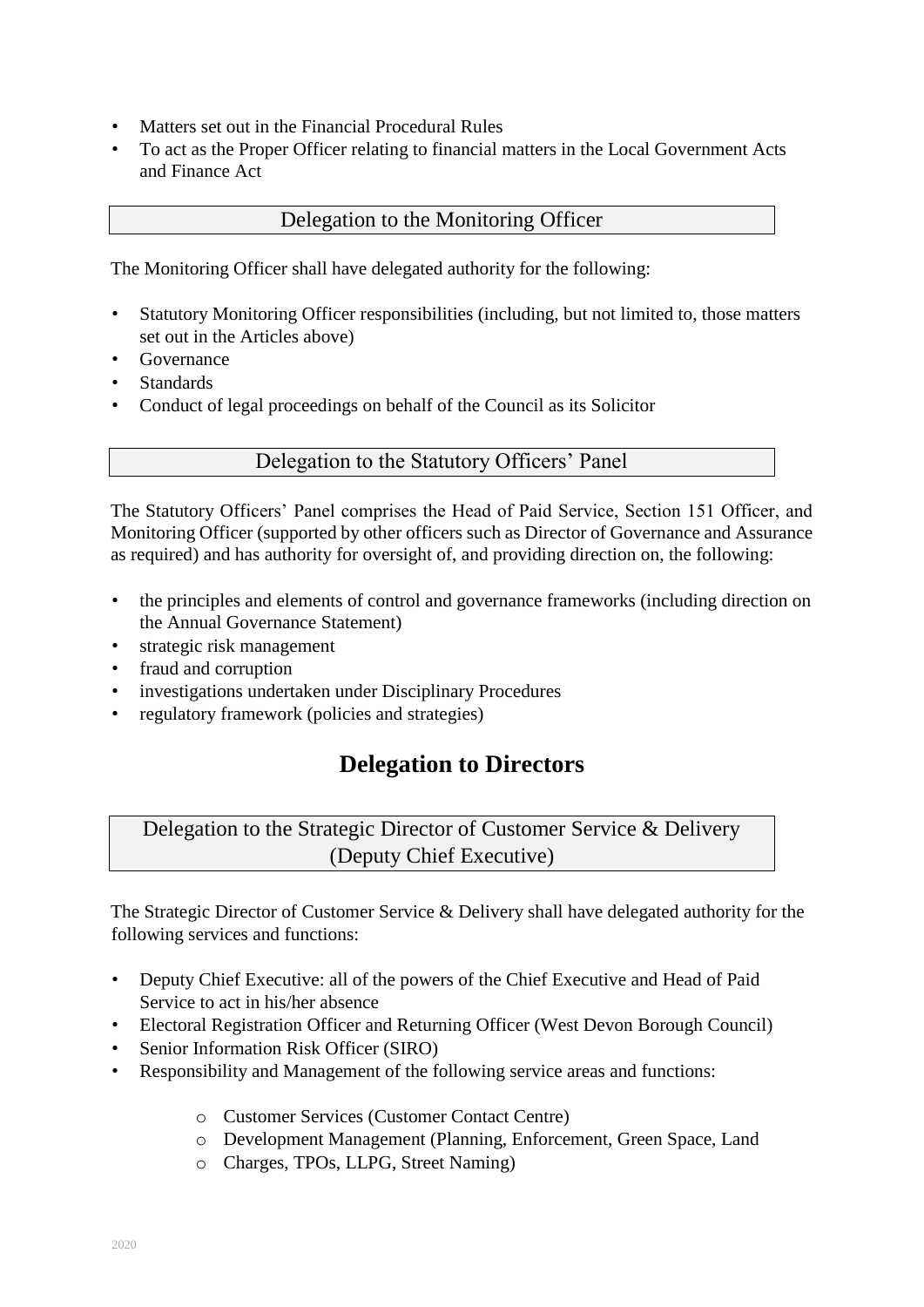- o Environmental Health (Environmental Health, Health & Safety, Private
- o Sector Housing, Housing Standards, Business Continuity, Emergency
- o Planning, Pollution, Anti-social Behaviour / Nuisance, Community Safety Partnership, DFGs, Licensing, environmental protection, events and markets)
- o Housing, Revenues & Benefits (Housing Advice, Homelessness,
- o Safeguarding, Council Tax, NNDR, Benefits) o
- o Support Services (Finance, Legal, ICT, IT Security, HR, Payroll, Communications, Design, Creditors, Debtors / Recovery, Insurance, DMR)
- Responsibility to support the Director of Place and Enterprise by providing specialist and case management support for: o
	- o Assets (Engineering, Estates and Facilities)
	- o Commercial (Property acquisition and development)
	- o Climate Change (Developing and delivering the Council's response)
	- o Place Making (Urban Fringe delivery, Trees / Landscape, Biodiversity, S106, Neighbourhood Planning, Green Infrastructure

#### Delegation to the Strategic Director of Place & Enterprise

The Strategic Director of Place & Enterprise shall have delegated authority for the following services and functions:

Overarching Responsibility and Management of the following services and functions:

- Joint Local Plan
- Housing Strategy
- Commercial Property and Assets
- AONB
- Strategic Planning Town & Parishes Liaison
- Leisure
- Neighbourhood Planning
- New Income Streams
- Salcombe Harbour & Dartmouth Ferry
- Place making
- Funding Applications & Grants
- Representing the Council's interests at Regional Level (HotSW, LEP, etc.)
- Private Sector Housing/Housing Standards
- Pollution, Antisocial Behaviour/Nuisance
- Community Safety Partnership Planning (DM)
- Urban Fringe delivery team
- Bio Diversity/S106/Community
- Car parking (strategy)
- Public Conveniences (strategy)
- Facilities, building and grounds maintenance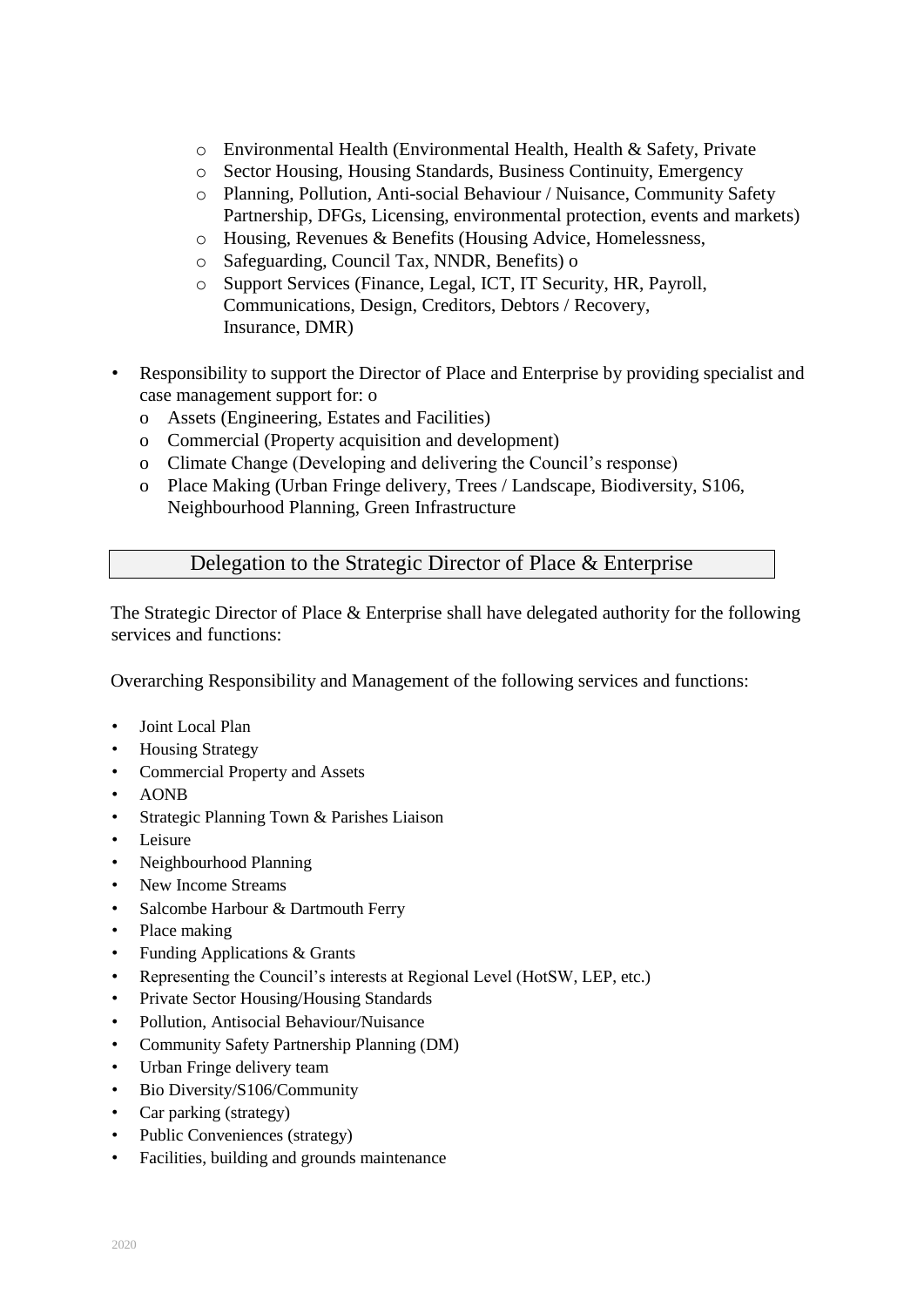#### Delegation to the Corporate Director of Governance & Assurance

The Strategic Director of Governance & Assurance shall have delegated authority for the following services and functions:

- The Council's Data Protection Officer
- Deputy Returning Officer (South Hams)
- Overarching Responsibility and Management of the following services and functions:
	- o Audit
	- o Member Services
	- o Monitoring Officer & Constitution
	- o Electoral Services
	- o Contract Oversight & Management (Waste, Leisure and other contracts)
	- o Procurement
	- o Programme Board
	- o Project Management
	- o Business Intelligence
	- o Risk Management & Register
	- o Complaints and Ombudsman
	- o Information Governance (Data Protection / FOI/ EIR / ICT Security)
	- o Health & Safety
	- o Business Continuity/Emergency Planning
	- o Climate Change and biodiversity response
	- o Building Control Partnership

#### Delegation to the Senior Leadership Team

The Senior Leadership Team shall be responsible for:

- Approving the setting of the Council Tax base
- Strategic direction

# **Delegation to Managers, Heads of Practice, and Lead Specialists**

#### Delegation to the Business Manager (Case Management)

The Business Manager (Case Management) shall have delegated authority and responsibility for the following:

- Delivery & performance of the case management functions
- Case Managers
- Case Management Team Leaders
- Case Management resources
- Digital Mail Room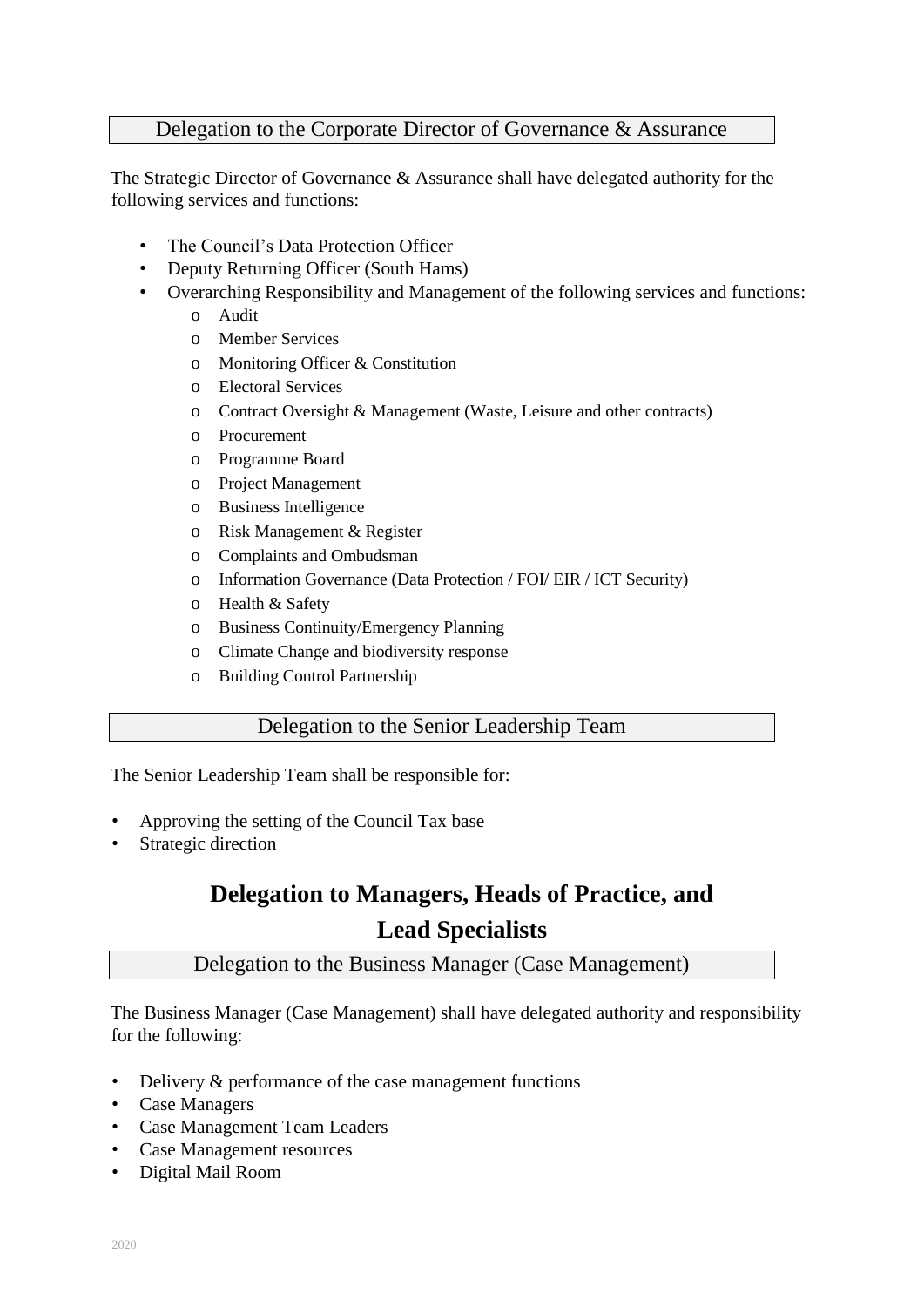- Gazetteer
- Grounds Maintenance
- Payroll
- Locality Officers who have the following responsibilities / functions:
	- o Site inspections from public land or where invited on to private land o Play Park inspections
	- o Posting site notices and serving notices
	- o Initial investigations and assessments, evidence gathering and preliminary interviews
	- o Monitoring and compliance contracts, repairs and assets o Customer visits o Enforcement
	- o Community Liaison
- Street Naming & Numbering
- Contact Centre
- ICT Service Desk
- Customer Reception

#### Delegation to Business Manager (Specialists)

The Business Manager (Specialists) shall have delegated authority and overarching responsibility for the management of the Heads of Practice and Specialists (and resources) for:

- Assets
- Communications & Media
- Democratic Services
- Development Management
- Finance
- Environmental Health
- Housing Revenues & Benefits
- Human Resources
- ICT
- Internal Audit
- Legal Services
- Place Making
- Developing & supporting business development

#### Delegation to Head of Strategy & Projects

The Head of Strategy & Projects shall have delegated authority for the following services and functions:

- Corporate Procurement
- Project Management
- Corporate strategy, themes and priorities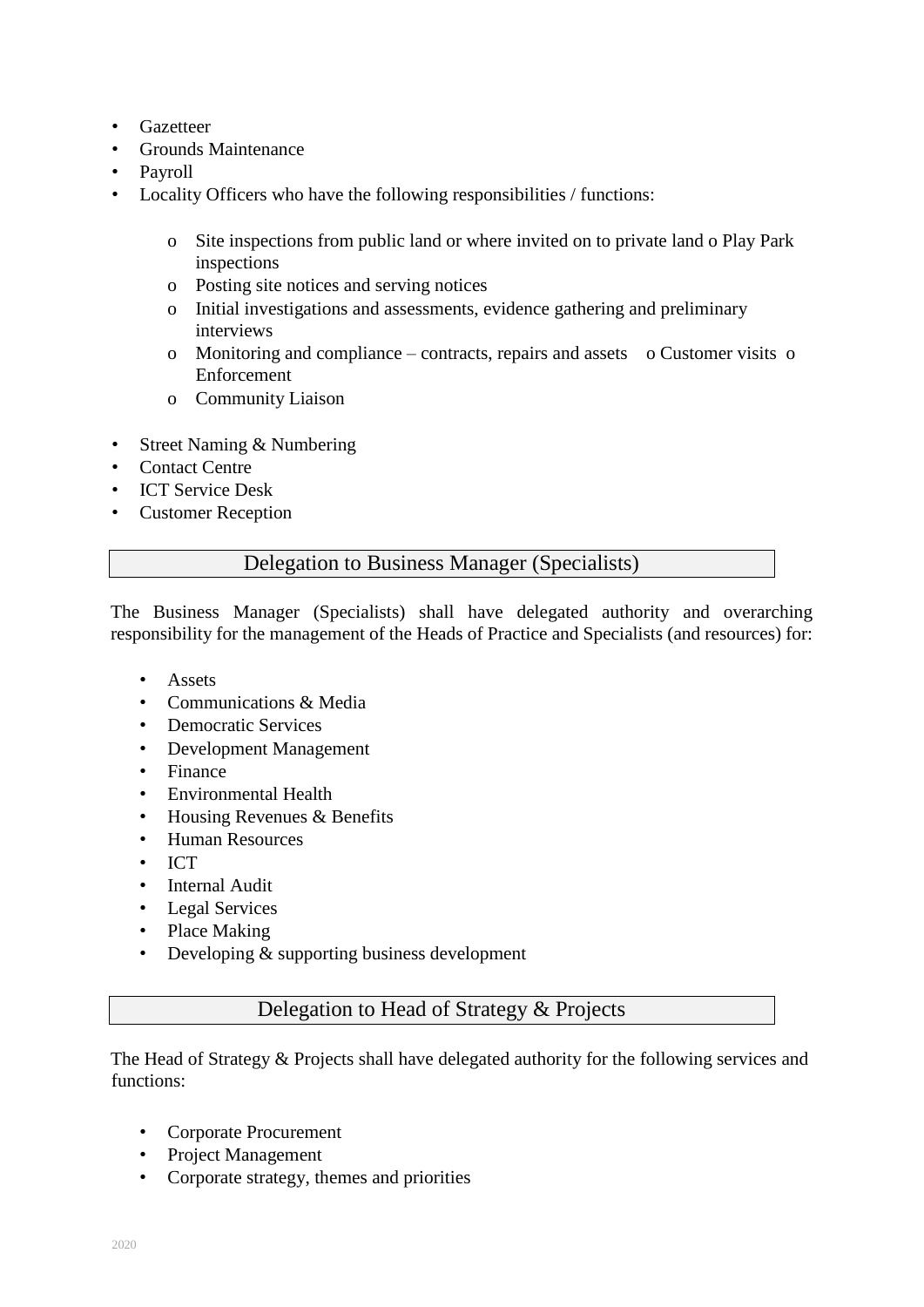- Development, implementation and monitoring of strategic plans and policies
- Information Governance and Compliance
- Business development
- Risk and Opportunities Management
- Business Continuity

#### Delegation to Customer Service Improvement Manager

The Customer Service Improvement Manager shall have delegated authority for the following services and functions:

- Customer satisfaction and continuous improvement initiatives
- Create and monitor / benchmark performance management data and indicators
- Corporate complaints policy and processes
- Management of the Business Development Team
- Corporate training to support customer improvement
- Website development and maintenance

#### Delegation to Head of Commissioning & Contracts

The Head of Commissioning & Contracts shall have delegated authority for the following:

- Day to day supervision of specialists within the service area (including setting
- SMART targets, prioritisation of workload and holding PCI discussions)
- Contract Management (waste, leisure and other contracts)
- Strategic responsibility for recycling and waste services including:
	- o Recycling
	- o Waste Collection
	- o Commercial Waste
- Strategic street scene (litterbins, road sweeping and cleansing services)

#### Delegation to Head of Practice for Assets

The Head of Practice for Assets shall have delegated authority for the following:

- To be the Council's Corporate Property Officer
- Day to day supervision of specialists within the service area (including setting SMART targets, prioritisation of workload and holding PCI discussions)
- Estates/Assets to include:
	- o Asset Delivery Programme
	- o Estates management
	- o In-house management of operational assets
	- o Strategic Asset Management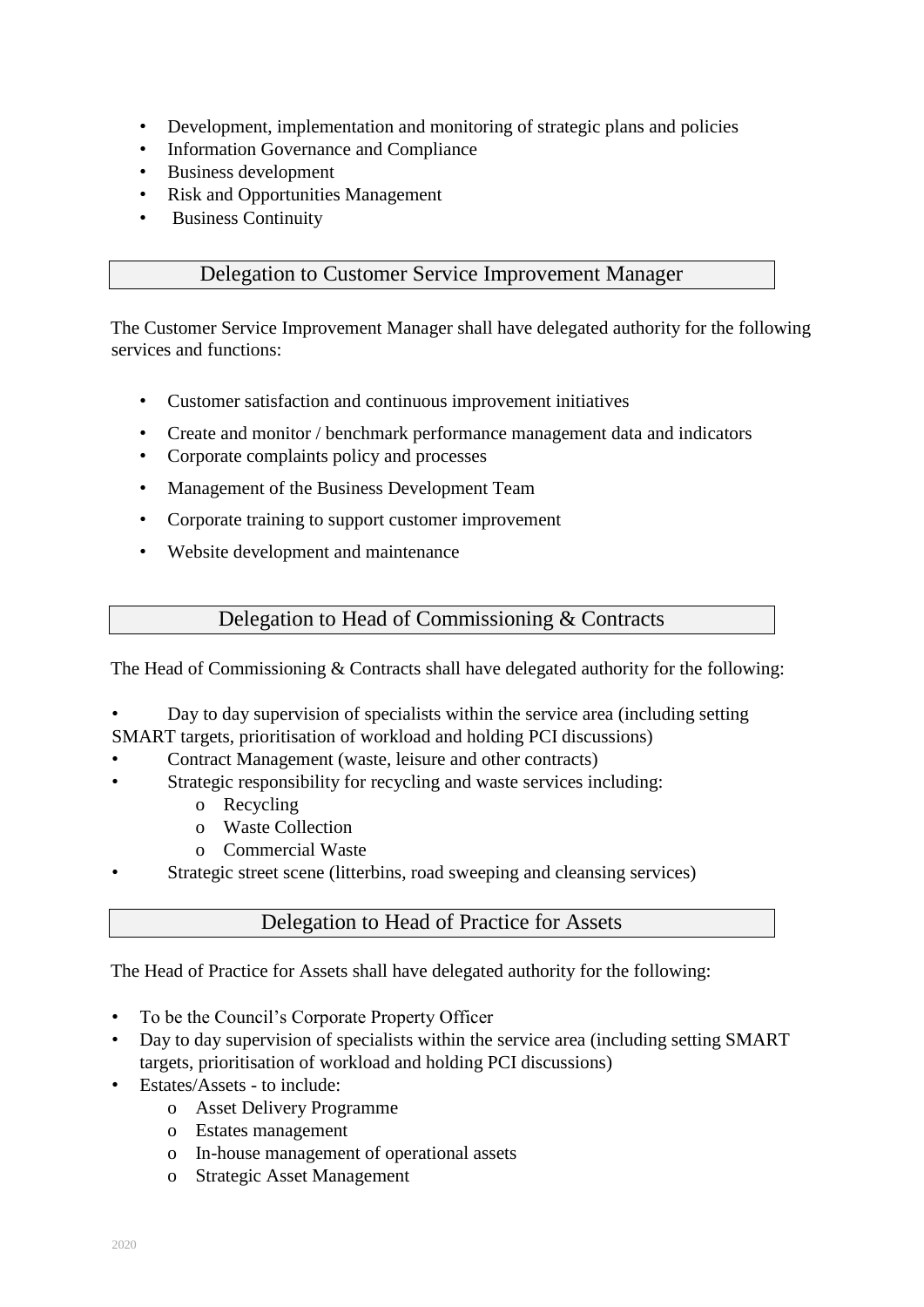- o Valuations
- Matters set out in relation to Assets in the Council's Financial Procedure Rules
- Engineering to include:
	- o Asset Capital Programme Management
	- o Civil engineering (drainage, flood, coastal and fluvial)
	- o Coastal protection statutory functions
	- o Engineering services commercial
	- o Flood Protection statutory functions
- Natural Environment, Countryside and Leisure to include:
	- o Policy and management of parks, green space, play area and outdoor sport
	- o Grounds maintenance
	- o Leisure Services
	- o Car Parking
	- o Public Conveniences
	- o Facilities Management
	- o Building Maintenance

#### Delegation to Head of Practice for Development Management

The Head of Practice for Development Management shall have delegated authority for the following:

- Day to day supervision of specialists within the service area (including setting SMART targets, prioritisation of workload and holding PCI discussions)
- Development Management (as set out in the Development Management Committee remit) including:
	- o Development management
	- o Pre-application advice
	- o Enforcement and Prosecution
	- o Conservation and historic buildings
	- o Planning Policy (Development Management)
	- o Land Charges

#### Delegation to Head of Practice for Environmental Health

The Head of Practice for Environmental Health shall have delegated authority for the following:

- Day to day supervision of specialists within the service area (including setting SMART targets, prioritisation of workload and holding PCI discussions)
- Environmental Protection and Licensing:
	- o Emergency planning and response
	- o Contaminated land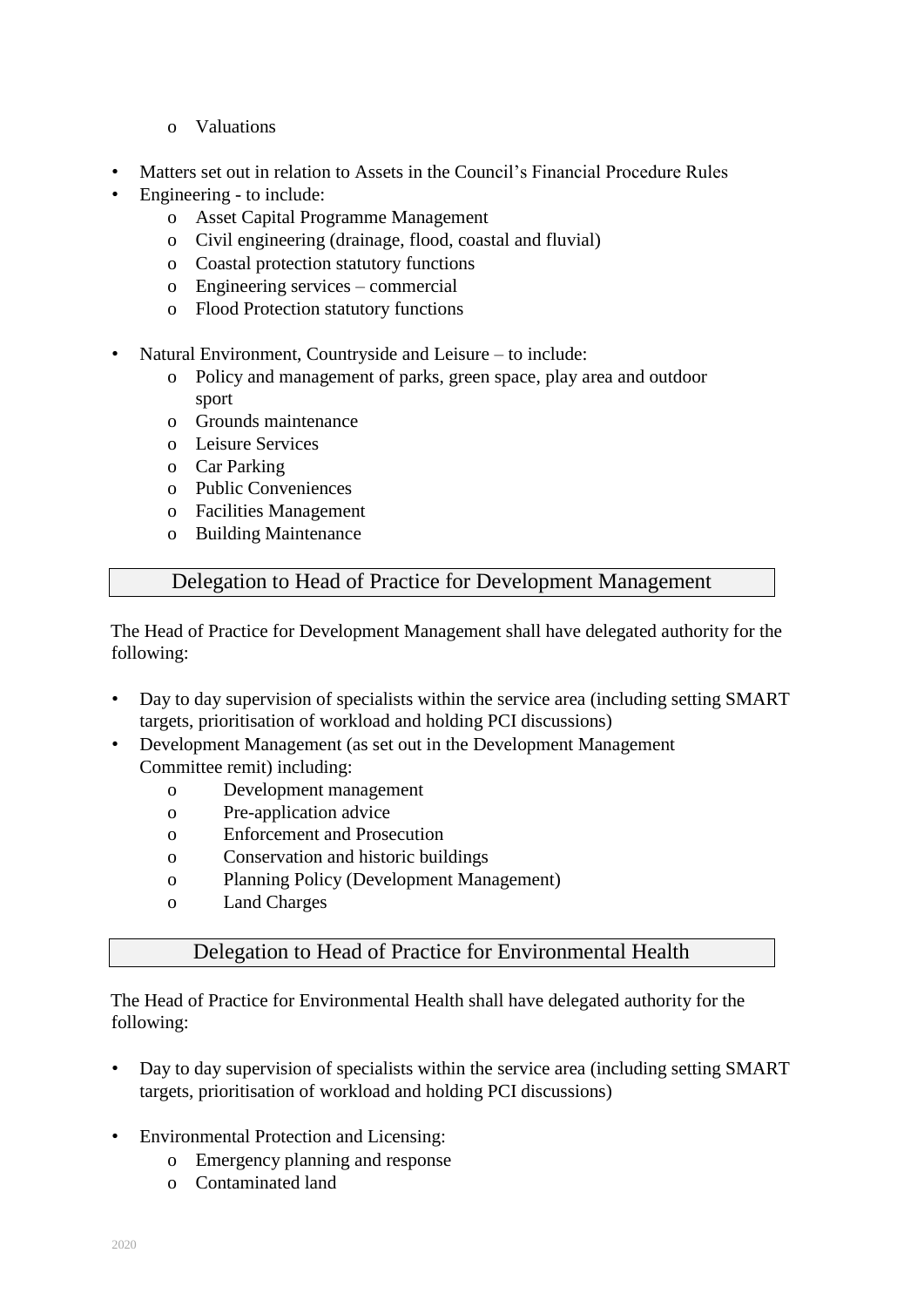- o Nuisance o Private water supplies
- o Licensing (licences, enforcement, advice)
- o Community Safety
- o Antisocial behaviour
- Environmental Health business:
	- o Food safety and enforcement o Inspections
	- o Approved premises
	- o Infectious disease control o Health and safety (regulatory)
	- o Fatalities /accidents
	- o Health and safety (internal functions /corporate liability)
	- o Inspections / enforcement
- Housing and Health o
	- o Private sector housing and enforcement
	- o Houses in multiple occupation
	- o Disabled facilities grants
	- o Private sector renewal loans / grants
	- o Caravan sites
	- o Public Health / Health and well-being
	- o Fuel poverty
	- o Home energy conservation
	- o Empty homes
- Environmental Protection
	- o Abandoned vehicles
	- o Dog Fouling and Stray dogs
	- o Environmental enforcement
	- o Events management
	- o Markets
- Management of out of hours service (including homelessness and emergency planning)

In relation to Licensing functions the Head of Practice for Environmental Health shall have authority:

- To determine whether to refuse to grant an application for Hackney Carriage or Private Hire Vehicle Licence.
- To determine in consultation with the Chair and Vice-chair of the DM P&L Committee whether to revoke a Hackney Carriage or Driver licence in situations of urgency ('urgency' to be determined by the Head of Practice Lead for Environmental Health).
- To refer such applications which, in the opinion of the Head of Practice Lead for Environmental Health, should be determined by a Licensing Sub-Committee.
- To determine applications for Licences under the following areas of work not previously delegated to other committees or individuals;
	- o Public Health (e.g. Animal Boarding Establishments, Dangerous Wild Animals, Pet Shop, Riding Establishments, Skin Piercing and other special treatments).
	- o Public Safety (e.g. Temporary Event Notices, Alcohol and entertainment licences, premises licences, personal licences, club premises certificates, Hypnotism licences, gambling licences etc.)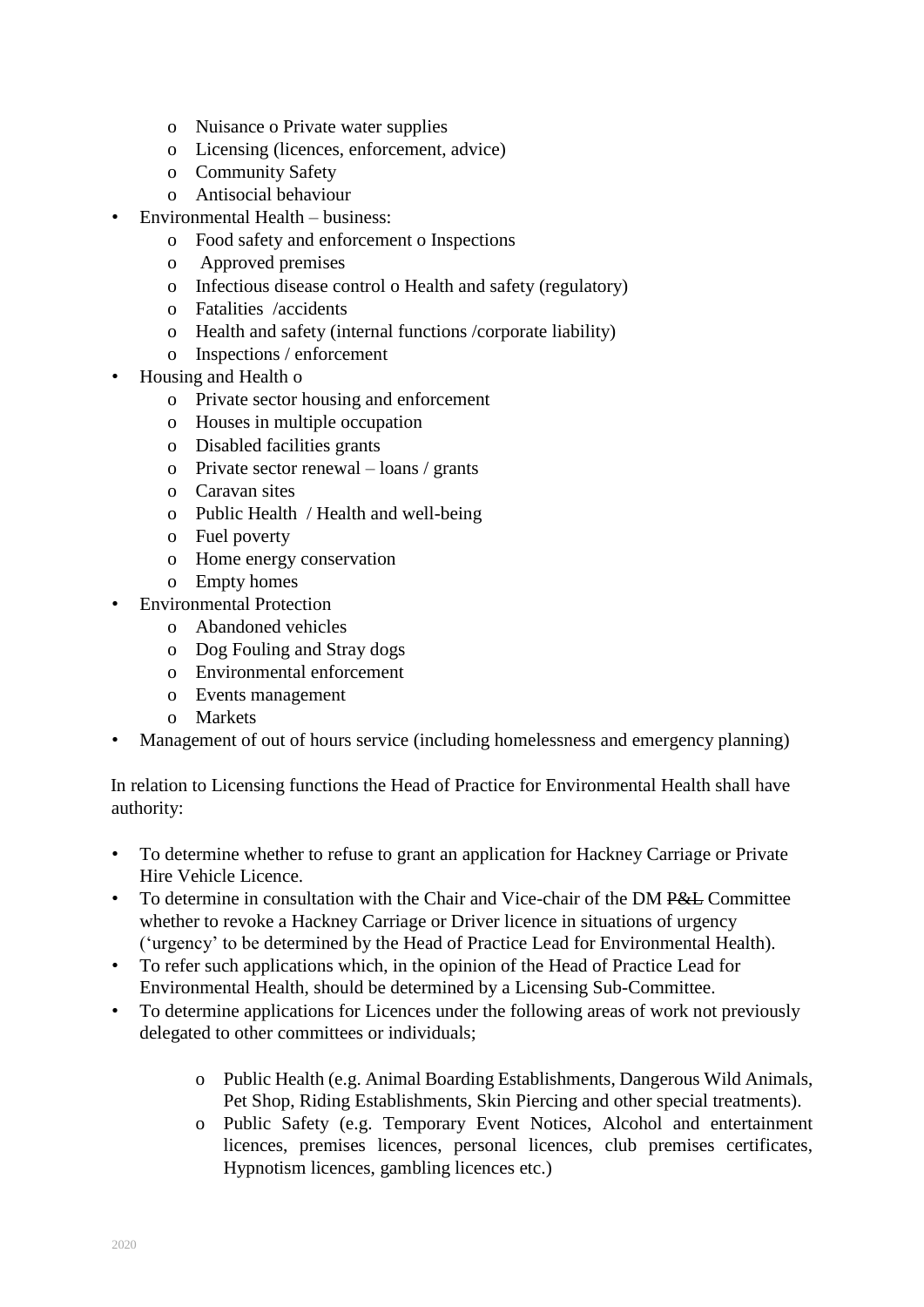- o Housing (e.g. Selective licensing of residential accommodation, Licensing of houses in multiple occupation, Licensing of camping sites, Licensing of caravan sites) o Environmental (e.g. Environmental Permits, Licensing of scrap metal dealers)
- To investigate complaints relating to licensed and licensable activities with the relevant powers of entry in order to undertake these investigation.
- To instigate informal or formal action in order to resolve complaints or unlicensed activities and take appropriate action or remedy.
- To undertake formal consultations on amendments to policy, (or fares in accordance with the Maximum Chargeable Fare setting policy - South Hams only)
- to suspend licences in situations of urgency where there are reasonable grounds to do so (where urgency is determined by the Head of Practice for Environmental Health

The Head of Practice for Environmental Health shall act as the Proper Officer in respect of the signing of all appointments and authorisations of authorised officers or Inspectors appointed under legislation relevant to environmental health, food safety, health and safety, housing and licensing and also the signing of authorisations of other persons to accompany authorised officers or Inspectors (including Consultants or other agencies where appropriate) and to be given discretion to specify which powers under the relevant legislation are to be exercised by particular authorised officers or Inspectors.

The Health & Safety at Work Act 1974 and The Management of Health & Safety Regulations 1999 requires the Councils to appoint one or more competent persons to provide competent technical advice on health and safety matters. The appointed "competent person" is the Head of Environmental Health and Licensing.

#### Delegation to Head of Practice for Housing, Benefits and Revenue

The Head of Practice for Housing, Benefits and Revenue shall have delegated authority for the following:

- Day to day supervision of specialists within the service area (including setting SMART targets, prioritisation of workload and holding PCI discussions)
- Vulnerable customers safeguarding and child protection:
	- o Identification and protection
- Business rates:
	- o Collection and enforcement
	- o Billing
	- o Government submissions
	- o Pool membership
	- o Policy
- Housing Benefit:
	- o Assessment of claims
	- o Collection and recovery
	- o Subsidy maximisation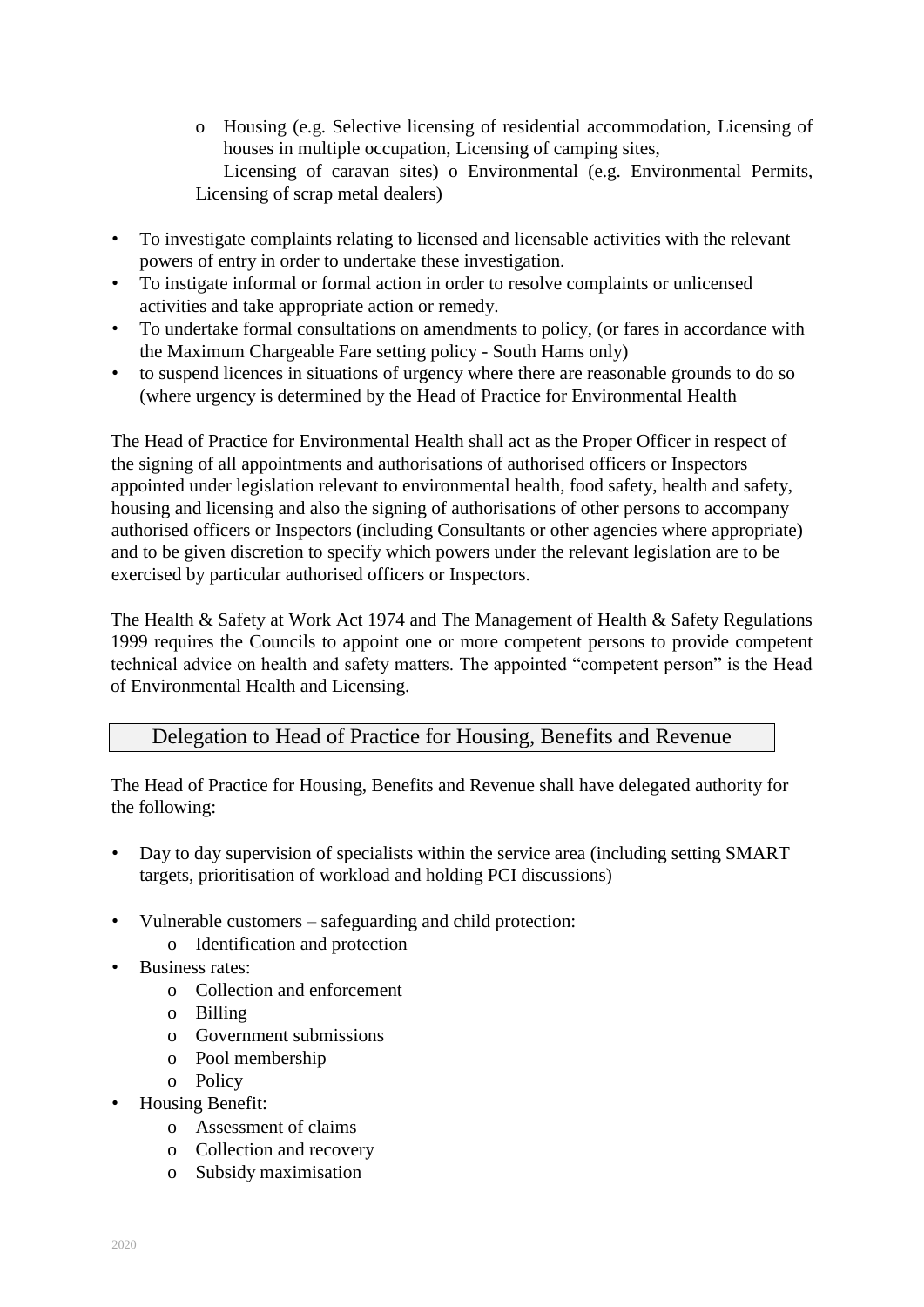- o Discretionary housing payments
- Housing, Options & advice o
	- o Prevention and homelessness o
	- o Choice based letting
	- o Management of the Councils' residential property portfolio, temporary accommodation and Seamoor Property Lettings
	- o Administration & maintenance of the Housing Register for allocation of social housing
	- o Refugees
- Council tax and non-domestic rates:
	- o Collection and enforcement
	- o Billing
	- o Government submissions
	- o Council tax reduction
	- o Exceptional hardship fund and rate relief
	- o Fraud:
	- o Maximising income
	- o Recovery

#### Delegation to Head of Practice for Place Making

The Head of Practice for Place Making shall have delegated authority and responsibility for the following:

- Day to day supervision of specialists within the service area (including setting SMART targets, prioritisation of workload and holding PCI discussions)
- Strategic Planning
	- o Local Plan and Local Development Framework, SPDs
	- o Infrastructure planning and delivery
	- o Supporting neighbourhood planning
	- o Economic Development:
	- o Regeneration
	- o Development
	- o Business engagement
	- o Housing enabling:
	- o Affordable housing
	- o Specialist housing needs
- Community Development o
	- o Assets of Community Value
- Neighbourhood Planning  $\square$
- Natural Environment:
	- o Areas of Outstanding Natural Beauty and South Devon AONB Partnership
	- o Tree and Hedge protection
	- o Protected landscapes and landscape character
	- o Biodiversity conservation and enhancement
	- o Green infrastructure and Healthy Communities Partnerships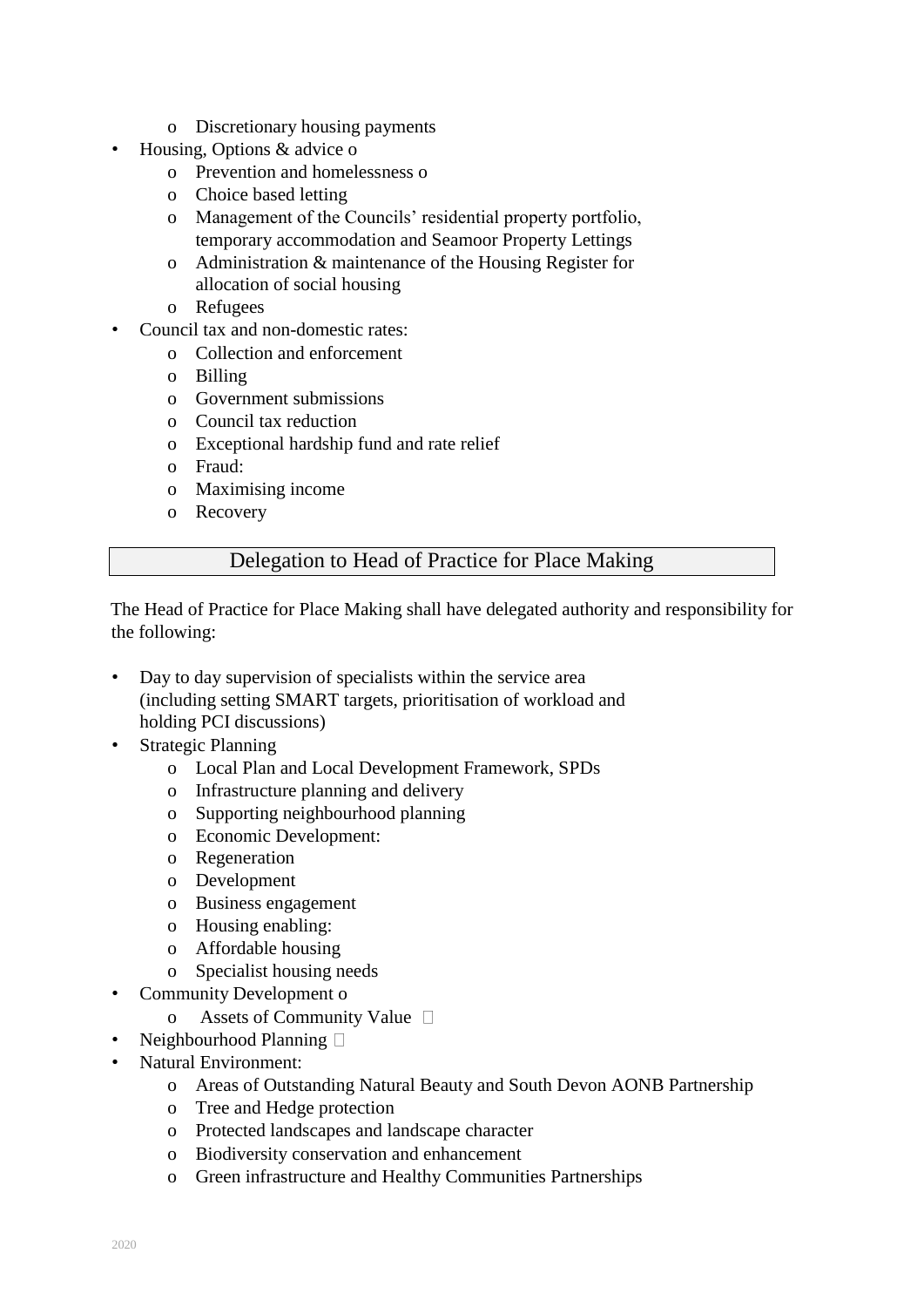### Delegation to Head of Practice for Legal

The Head of Practice for Legal shall have delegated authority for the following:

- Day to day supervision of specialists within the service area (including setting SMART targets, prioritisation of workload and holding PCI discussions)
- Legal Services
- To act as the Council's Deputy Monitoring Officer and have all of the powers of the Monitoring Officer (in her absence or as delegated by the Monitoring Officer)

#### Delegation to Head of Practice for Human Resources

The Head of Practice for Human Resources shall have delegated authority for the following:

- Day to day supervision of specialists within the service area (including setting SMART) targets, prioritisation of workload and holding PCI discussions)
- Human Resources services
- Recruitment and resourcing
- Employee relations
- Employee Learning and Development
- Employment law

#### Delegation to Head of Practice for Finance

The Head of Practice for Finance shall have delegated authority for the following:

- Day to day supervision of specialists within the service area (including setting SMART) targets, prioritisation of workload and holding PCI discussions)
- **Strategic Finance**
- Finance
- Budget setting (capital and revenue)
- Income and expenditure
- Financial Statements
- Investments, taxation and insurance
- To act as the Council's Deputy Section 151 Officer and have all of the powers of the Section 151 Officer and Chief Finance Officer (in her absence or as delegated by the section 151 Officer) as set out above for Delegation to the 151 Officer
- Matters set out in the Council's Financial Procedure Rules for the Section 151 Officer

#### Delegation to Head of Practice for ICT

The Head of Practice for ICT shall have delegated authority for the following:

• Day to day supervision of specialists within the service area (including setting SMART targets, prioritisation of workload and holding PCI discussions)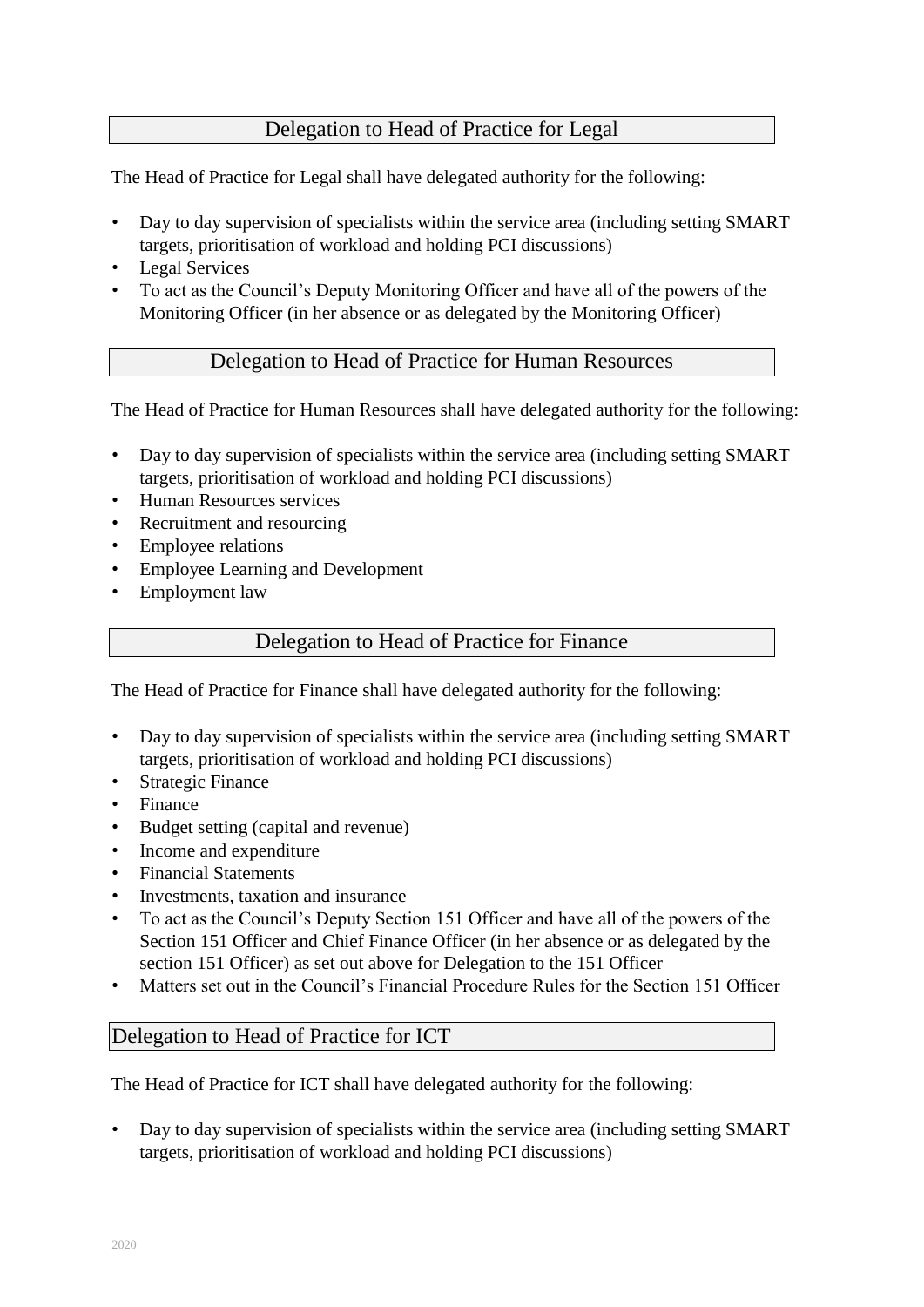- Strategic IT
- ICT Services
- Infrastructure design and delivery
- Business systems design and delivery
- Information security management and delivery

#### Delegation to the Democratic Services Senior Specialist

The Democratic Services Senior Specialist shall have delegated authority for the following:

- Day to day supervision of specialists and Case Managers within the service area (including setting SMART targets, prioritisation of workload and holding PCI discussions)
- Democratic Support Services
- Member Learning & Development
- Scheme of Members' Allowances

#### Delegation to Elections Senior Specialist

The Elections Senior Specialist shall have delegated authority for the following:

- Day to day supervision of specialists and Case Managers within the service area (including setting SMART targets, prioritisation of workload and holding PCI discussions)
- Deputy Electoral Registration Officer (South Hams District Council)
- **Elections**

#### Delegation to Communications & Media Lead Specialist

The Communications & Media Lead Specialist shall have delegated authority for the following:

- Day to day supervision of specialists and Case Managers within the service area (including setting SMART targets, prioritisation of workload and holding PCI discussions)
- Communications (Internal and External)
- Communications Strategy
- Media and social media

#### Delegation to the Head of Maritime (SH only)

The Head of Maritime shall have delegated authority for the following:

- Day to day supervision of officers within the service area (including setting SMART) targets, prioritisation of workload and holding PCI discussions)
- Salcombe Harbour Master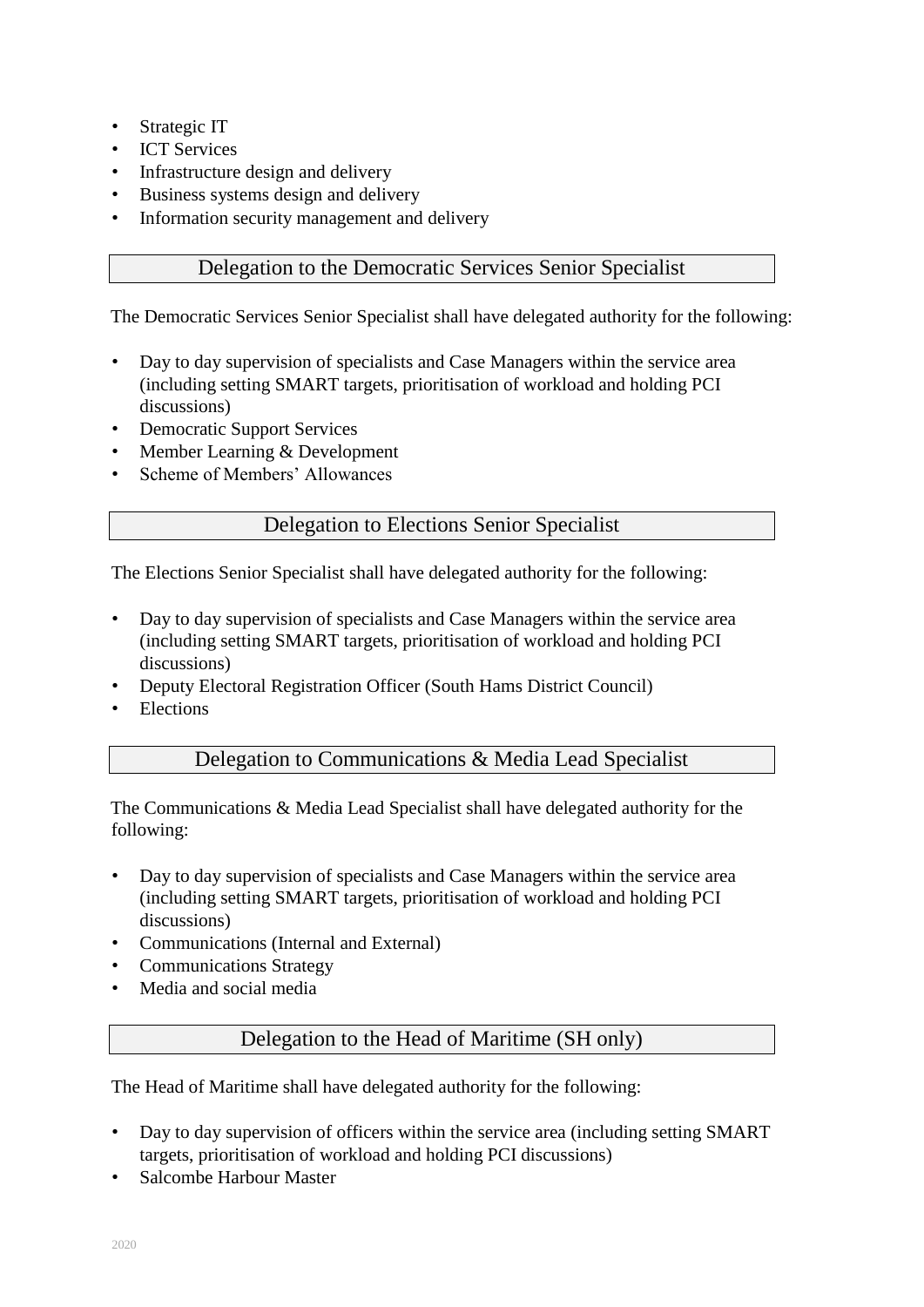- Salcombe and Kingsbridge estuary
- In-house management of Harbour Authority assets
- Ferry operation
- Marine byelaw enforcement
- Beach, marine and water safety
- Prevention and management of marine pollution

#### Delegation to the Internal Audit Service

The Internal Audit Service is an independent appraisal function that objectively examines, evaluates and reports on the adequacy of internal control. Management of the Council's Internal Audit function is carried out by Devon Audit Partnership together with the Council's Internal Audit Officers. The Internal Audit Service shall have delegated authority and responsibility for the following:

- Review the Council's financial and management systems and must act if fraud or corruption is found. Internal Audit will also comment on how to achieve better value.
- Carrying out audits of Council functions and in the proper exercise of their duties, the Internal Audit Service have the right to:
- Access to all records, documents and correspondence held by or on behalf of the Council;
- Require from staff co-operation and such explanations as are necessary;
- Require any Council employee to produce cash, stores or any other Council property under their control;
- Investigate irregularities
- Liaise with Police and other enforcement agencies under the Accounts and Audit Regulations 2006.

#### Delegation to the Corporate Procurement Officer

The Corporate Procurement Officer (shared officer between South Hams, Teignbridge and West Devon) shall have delegated authority for the Council's Procurement and Contract Services and advice.

## Delegation to the Devon Building Control Partnership and Director of Governance and Assurance

The Director of Governance & Assurance has overarching responsibility for Building Control Services. The Devon Building Control Partnership has delegated authority to exercise on behalf of the Council such statutory duties or powers conferred on the Council by the following enactments and any enactments amending or replacing them and also any regulations, orders, bylaws and other subsidiary legislation made under the following enactments.

For the avoidance of doubt the functions conferred by this scheme of delegation shall include: